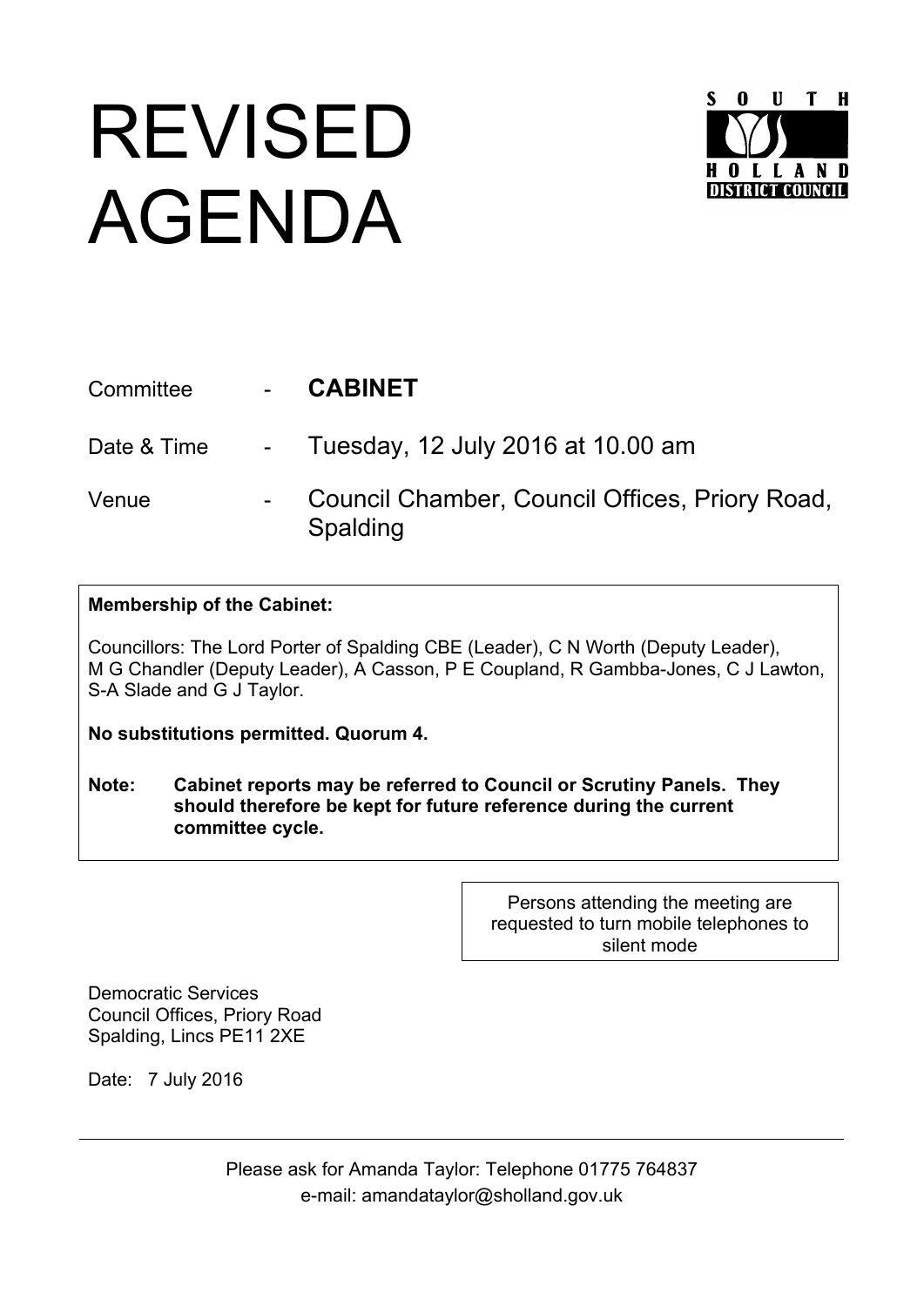## **A G E N D A**

- 1. Apologies for absence.
- 2. Minutes To sign as a correct record the minutes of the meeting of the Cabinet held on 3 May 2016 (copy enclosed). (Pages  $1 - 4$
- 3. Declarations of Interest.

(Where a Councillor has a Disclosable Pecuniary Interest the Councillor must declare the interest to the meeting and leave the room without participating in any discussion or making a statement on the item, except where a Councillor is permitted to remain as a result of a grant of dispensation.)

- 4. Questions raised by the public under the Council's Constitution (Standing Orders).
- 5. To consider any matters subject to call-in.
- 6. To consider any matters arising from the Policy Development and Performance Monitoring Panels in accordance with the Overview and Scrutiny Procedure or the Budget and Policy Framework Procedure Rules.
- 7. Superfast Broadband contribution by South Holland District Council To consider South Holland District Council's contribution to the roll out of Superfast Broadband across South Holland. (Report of the Deputy Leader of the Council and the Executive Director Commercialisation (S151) enclosed.) (Pages  $5 - 42$
- 8. South Holland District Council Strategic Sites Prioritisation To seek approval from Cabinet for the development of options to secure a sustainable future for Ayscoughfee Hall Museum and Gardens, South Holland Centre and Priory Road offices. The options developed will be presented to Cabinet as formal business cases for further consideration and to inform future decision making. (Report of the Deputy Leaders of South Holland District Council and the Executive Director Commercialisation (S151) enclosed.) (Pages 43 - 50)